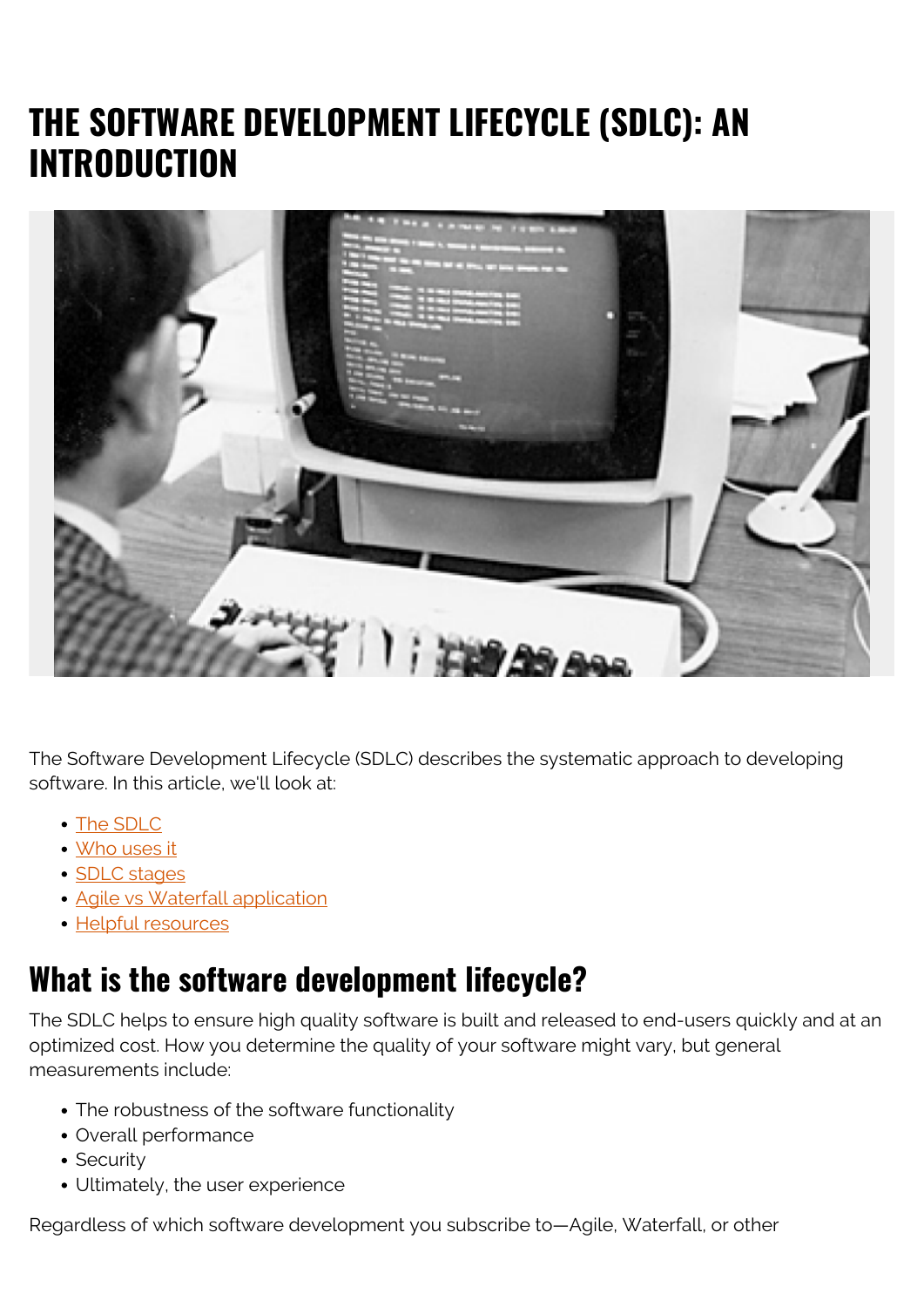variations—this lifecycle can apply.

## **Who uses the SDLC?**

Not so long ago, Watt S. Humphrey, known as the father of quality in software, [remarked:](https://quidgest.com/en/articles/every-business-software-business/)

*"Every business is a software business."*

More recently, Microsoft CEO Satya Nadella [repeated](https://news.microsoft.com/en-gb/2018/11/07/microsoft-ceo-satya-nadella-on-fuelling-tech-intensity-in-the-uk/) the quote: "Every company is a software company".

Of course, we can point to many specific technology companies who develop software. If there's an app, someone developed it.

But business organizations that aren't "in software" rely on on software and technology to do business (which is to say, all of them). These organizations will need to adapt at least some off-theshelf solutions, likely to tweak software to align and optimize with their unique business operations.

That's why people beyond [developers](https://blogs.bmc.com/blogs/application-developer-roles-responsibilities/) or [engineers s](https://blogs.bmc.com/blogs/devops-engineer-roles-and-responsibilities/)hould understand the SDLC approach: many stakeholders might be involved in various stages. Plus, cross-functional teams might adopt the SDLC to collaborate on Agile- and DevOps-based projects. Following modern SDLC practices and frameworks can significantly improve the software development process.

So, who uses the SDLC? In short, everyone.

## **Stages of the SDLC**

The SDLC follows a series of phases involved in software development. Depending on the SDLC framework, these phases may be adopted sequentially or in parallel. (More on this below.)

The SDLC workflows may involve repeated transitions or iterations across the phases before reaching the final phase.



#### **Phase 1: Requirement Analysis**

The initial stage of the SDLC involves stakeholders from tech, business, and leadership segments of the organization. In this initial state, you'll:

- Analyze and translate business questions into engineering problems by considering a variety of factors: cost, performance, functionality, and risk.
- Evaluate he broad scope of the project and then identify available resources.
- Consider project opportunities and risks across the technical and business aspect for every decision choice in each SDLC phase.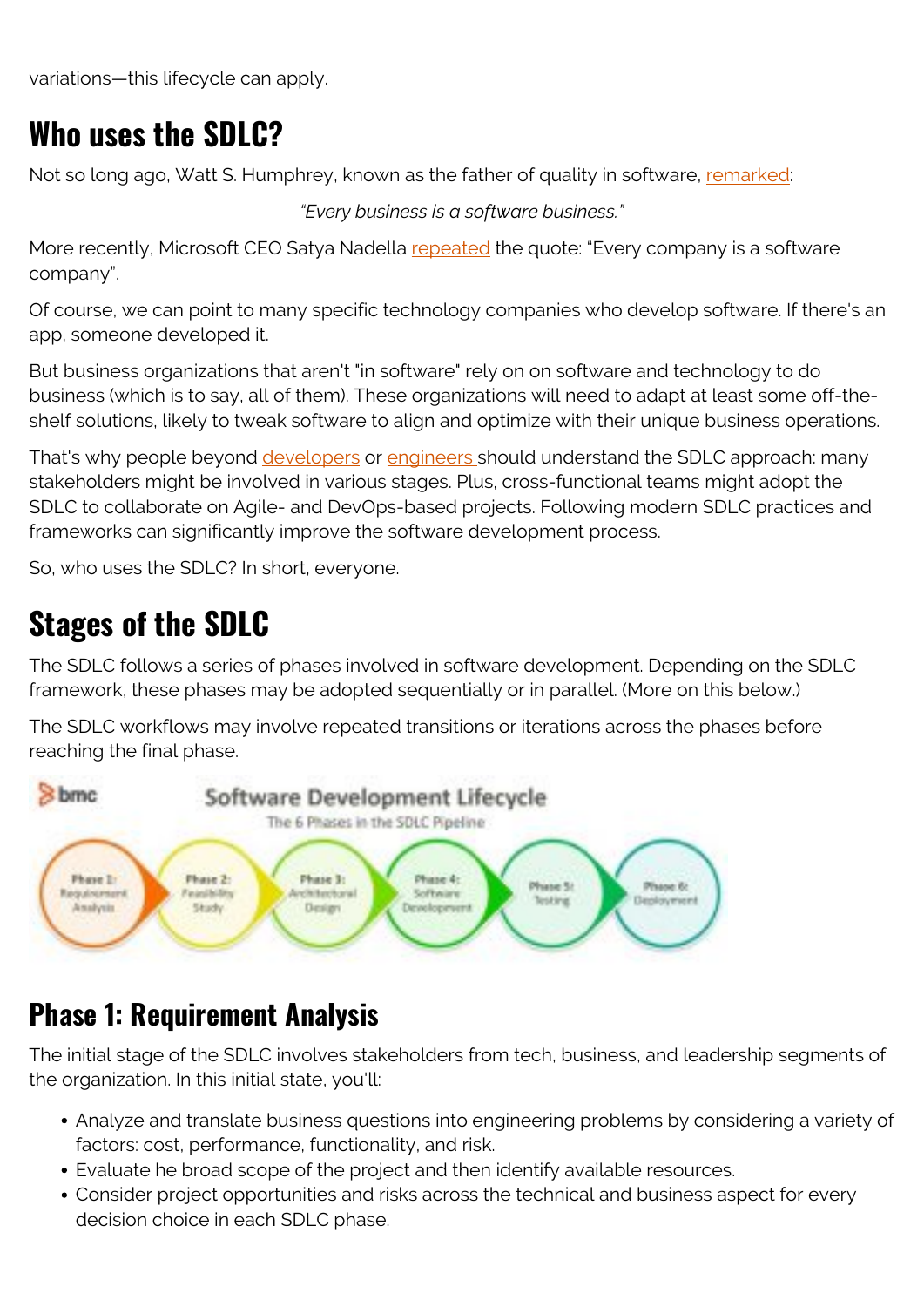This stage may continue for a prolonged period and includes provision for strategic changes as the SDLC evolves.

*(Learn how to write [software requirements specifications](https://blogs.bmc.com/blogs/software-requirements-specification-how-to-write-srs-with-examples/), also known as SRS.)*

## **Phase 2: Feasibility Study**

During this stage, evaluate the requirements for feasibility. Not every single requirement will be feasible for your current scope. The goal of this stage is to quantify the opportunities and risk of addressing the agreed requirements with the variety of resources and strategies you have available.

The feasibility study evaluates the following key aspects, among others:

- **Economic:** Is it financially viable to invest in the project based on the available resources?
- **Legal:** What is the scope of regulations and the organization's capacity to guarantee compliance?
- **Operational:** Can we satisfy the requirements within scope definition according to the proposed operational framework and workflows?
- **Technical:** What is the availability of technology and HR resources to support the SLDC process?
- **Schedule:** Can we finish the project in time?

Executive decision makers should answer and document these questions and study them carefully—before proceeding with the software design and implementation process.

#### **Phase 3: Architectural Design**

Next, the appropriate technical and business stakeholders document, review, and evaluate the design specifications and choices against the risk, opportunities, practical modalities, and constraints.

In this phase, you'll have technical documentation that specifies:

- Systems architecture
- Configurations
- Data structure
- Resource procurement model

Desired output can include prototypes, pseudocode, minimal viable products (MVPs) and/or architecture reports and diagrams that include the necessary technology details:

- High-level design details include the desired functionality of software and system modules.
- Low-level design details can include the functional logic, interface details, dependency issues, and errors.

#### **Phase 4: Software Development**

Implementation follows the design phase. Several *independent teams and individuals* collaborate on feature development and coding activities. Frequently, individual developers will build their own codebase within the development environment, then merge it with the collaborating teams in a common build environment.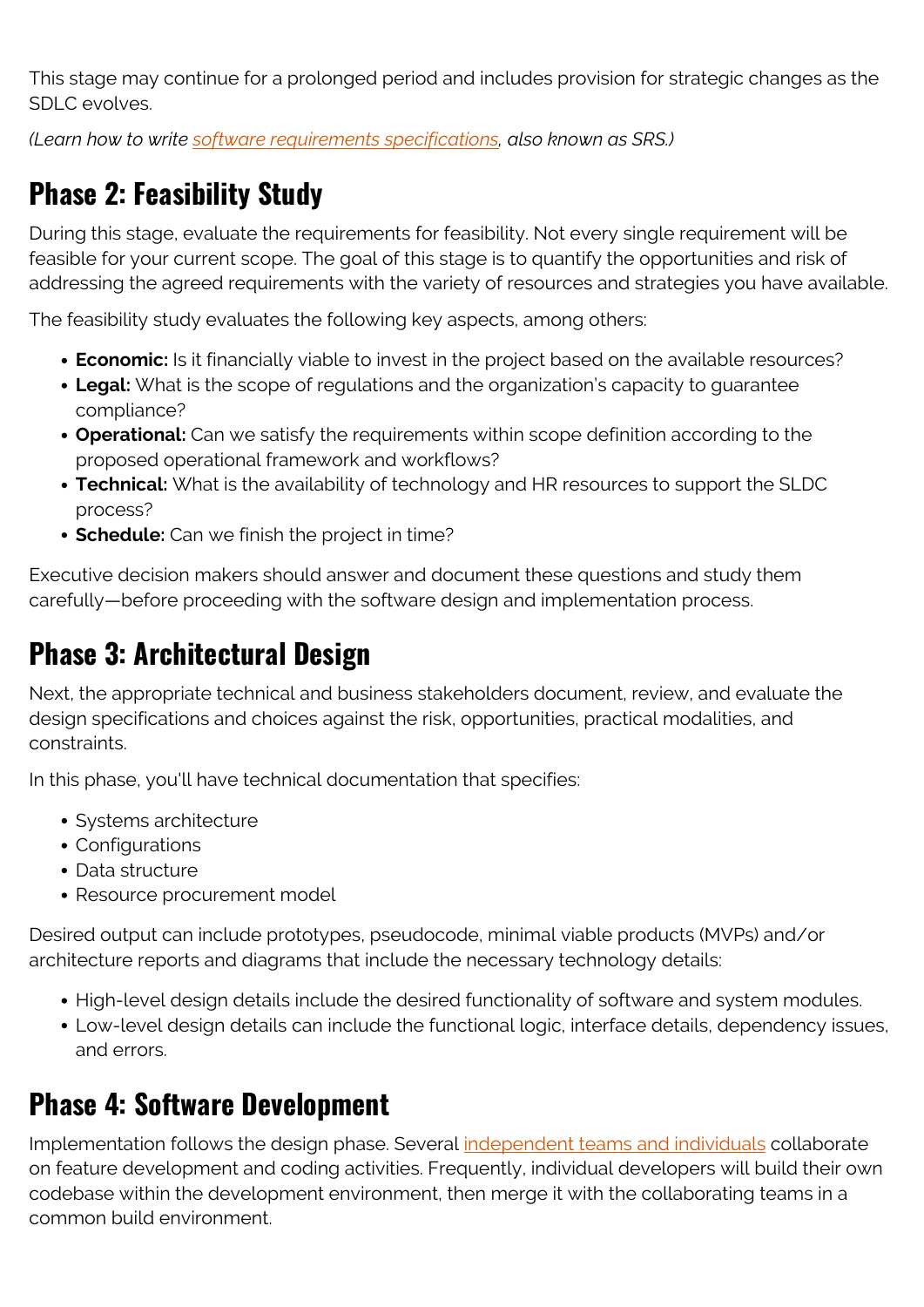While the requirements analysis and design choices are already defined, feedback from the development teams is reviewed for potential change in direction of the design strategies.

This is the longest process in the SDLC pipeline and it assists subsequent phases of software testing and deployment.

*(Explore [behavior-driven development](https://blogs.bmc.com/blogs/behavior-driven-development-bdd/), one approach to developing software.)*

#### **Phase 5: Testing**

In this phase, you'll use testing to:

- Investigate the performance of the software
- Discover and identify potential issues to fix or address

Testing teams develop a test plan based on the predefined software requirements. The testing plan should:

- Identify the resources available for testing
- Provide instructions and assignments for testers
- Select types of tests to be conducted
- Determine what to report to technical executives and decision makers

Testers often work collectively with development teams and rework the codebase to improve test results.

It is very common for teams to repeat the development and testing phases several times, before moving onto the final stages of deploying and and releasing the software.

*(Consider the benefits of [testing automation](https://blogs.bmc.com/blogs/testing-automation/) and testing frameworks, like [regression testing](https://blogs.bmc.com/blogs/regression-testing/), [BDD, and](https://blogs.bmc.com/blogs/testing-frameworks-unit-functional-tdd-bdd/) [TDD](https://blogs.bmc.com/blogs/testing-frameworks-unit-functional-tdd-bdd/).)*

### **Phase 6: Deployment**

You've reached the final phase of the SDLC pipeline when your finished product has passed the necessary tests. Now, make it available for release to end users in the real environment. Several procedures and preparation activities are involved before a software product can be shipped, including:

- Documentation
- Transferring ownership and licensing,
- Deploying and installing the product on customer systems

*(Learn more about the [deployment and release stages.](https://blogs.bmc.com/blogs/software-deployment-vs-release/))*

## **Traditional vs modern SDLC methodologies**

With traditional SDLC methodologies, such as Waterfall, these phases are performed independently in series by disparate teams. Under the Agile methodology, these phases are performed in short, iterative, incremental sprints.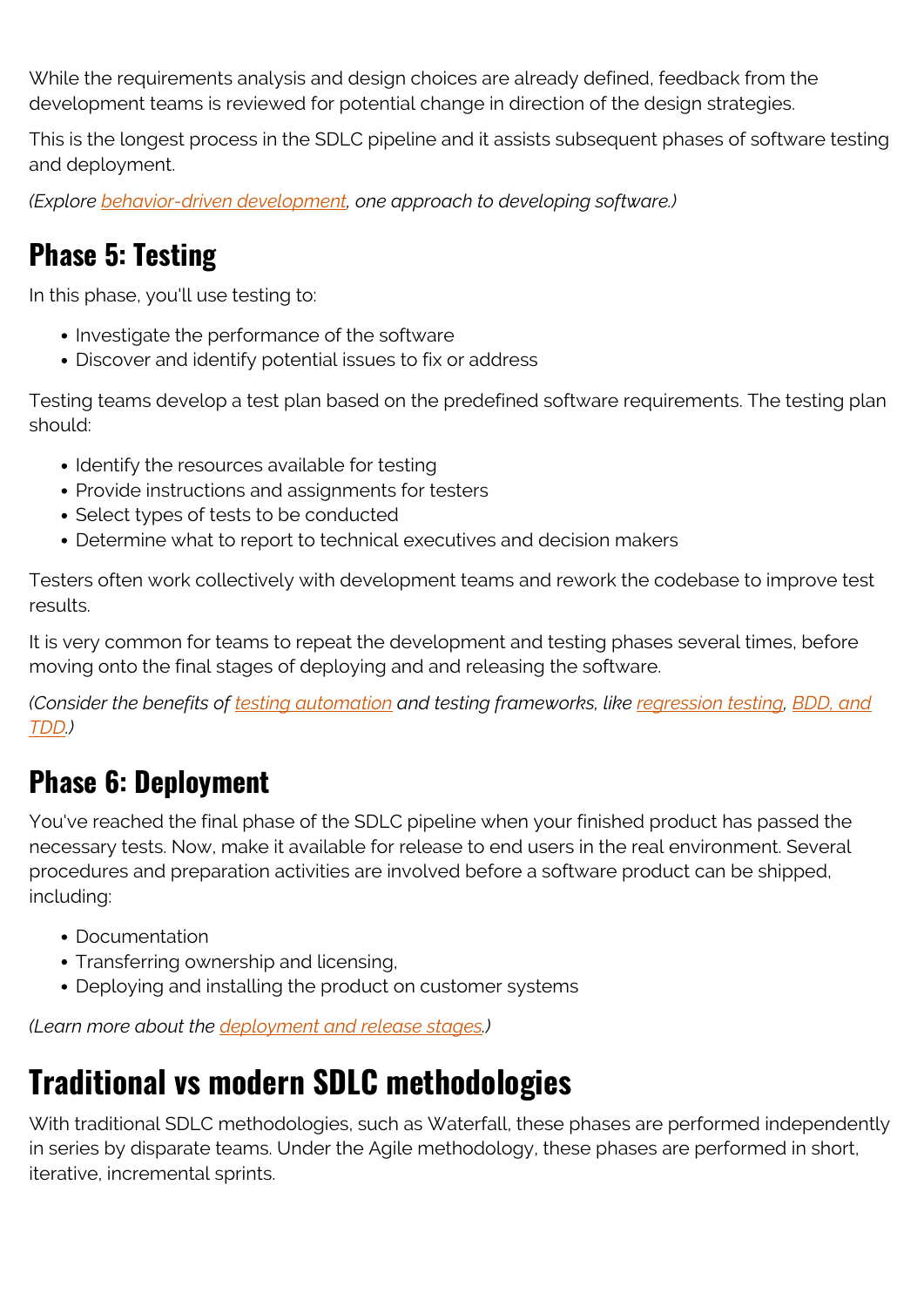# bmc

| Agile                                                                                                                                                                                  | Waterfall                                                                                                                                                                                                         |
|----------------------------------------------------------------------------------------------------------------------------------------------------------------------------------------|-------------------------------------------------------------------------------------------------------------------------------------------------------------------------------------------------------------------|
| Iterative development in short<br>sprints                                                                                                                                              | Sequential development process in<br>pre-defined phases                                                                                                                                                           |
| Flexible and adaptive methodology                                                                                                                                                      | The process is documented and<br>follows the fixed structure and<br>requirements agreed in the<br>beginning of the process                                                                                        |
| Feedback-based approach: Sprints<br>lead to short build updates that are<br>evaluated on and guide the future<br>direction of the development<br>process.                              | Limited and delayed feedback: The<br>software quality and requirements<br>fulfilment isn't evaluated until the<br>final phase of the development<br>processes when testers and<br>customer feedback is requested. |
| A provision for adaptability: Project<br>development requirements and<br>scope is expected to change over<br>the course of the iterative<br>development process.                       | The requirements and scope are<br>definitive once agreed upon.                                                                                                                                                    |
| The SDLC phases overlap and begin<br>early in the SDLC: planning,<br>requirements, designing,<br>developing, testing, and<br>maintenance.                                              | The SDLC phases are followed in<br>order, with no overlap. Members<br>of one functional group are not<br>involved in another phase that<br>doesn't belong to their job<br>responsibilities.                       |
| Follows a mindset of collaboration<br>and communication. The<br>requirements, challenges, progress,<br>and changes are discussed<br>between all stakeholders on a<br>continuous basis. | Follows a project-focused mindset<br>with the aim of fully completing the<br><b>SDLC</b> process.                                                                                                                 |
| Responsibilities and hierarchical<br>structure can be interchangeable<br>between team members.                                                                                         | Fixed individual responsibilities,<br>particularly in management<br>positions.                                                                                                                                    |
| All team members focused on end-<br>to-end completion (achieved<br>sequentially) for the projects.                                                                                     | Team members focused on their<br>responsibilities only during their<br>respective SDLC phases.                                                                                                                    |
| Suitable for short projects in high-<br>risk situations.                                                                                                                               | Suitable for straightforward<br>projects in predictable<br>circumstances.                                                                                                                                         |
| Limited dependencies as the focus<br>is less on implementation specifics,<br>and more toward the mindset.                                                                              | Strict dependencies in<br>technologies, processes, projects<br>and people.                                                                                                                                        |